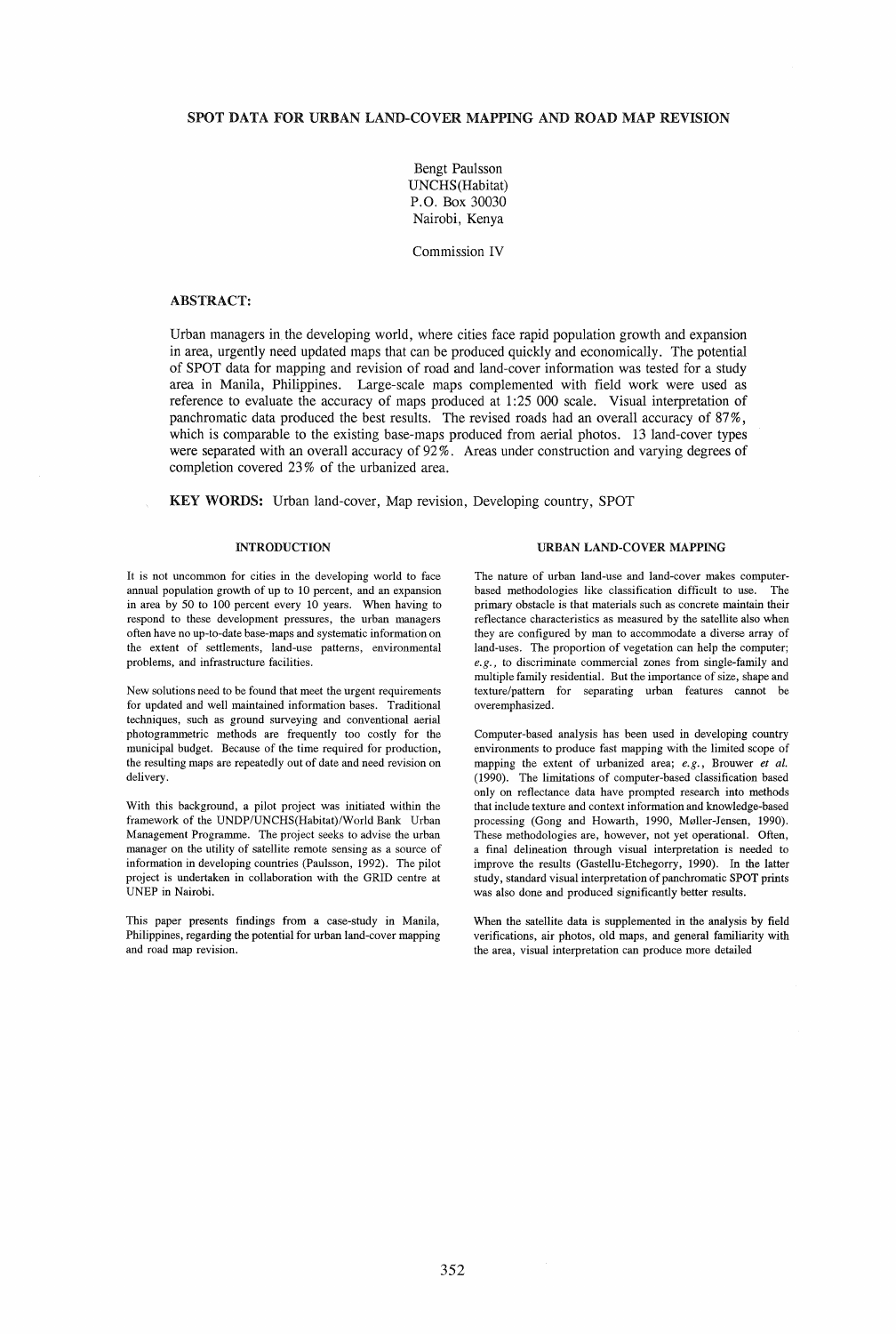mapping. Examples include Thibault *et al.* (1991) who delineated 15 urban land-cover types; and Gamba (1990) who created a typology comprising 38 zones based on structure, density, land-use, and vegetation type.

For operational applications, visual interpretation would therefore be the obvious choice. This paper examines the utility of SPOT data interpreted with limited access to reference data.

## URBAN ROAD MAPS

As for urban land-cover mapping, methodologies for automated road delineation from high-resolution satellite data have started to be developed (Van Cleynenbreugel *et al.,* 1990; M0Iler-Jensen, 1990), but the results do not yet match those achieved by visual interpretation.

Through visual techniques, major roads and railways are readily detectable, while minor roads and tracks cannot be reliably mapped (Salge and Roos-Josserand, 1988; Manning and Evans, 1988). Primary reasons for non-detection are tree canopy closure or weak contrast between surface material and the surrounding. Alleys in very high density urban areas, which are common in developing country cities, are also difficult to distinguish (Bertaud, 1989).

The higher contrast of recently constructed roads suggests that satellite imagery would be valuable for revision of urban road maps. A test of this application is reported here.

### STUDY AREA AND DATA SOURCES

An area of rather fiat terrain covering 8 by 8 km on the southern edge of Metropolitan Manila, Philippines, was selected for the study. This displays a variety of land-uses, and contains both older areas and significant recent growth in urban development (Figure 1).

Three digital SPOT images were used in the study; two panchromatic from 21 February 1987 and 12 February 1990, and one multispectral dated 18 February 1989. The 1990 image was geometrically corrected by resampling to UTM projection on 1:25 000 urban base-maps. The RMS error was less than one pixel. The other two images were resampled to the corrected image with an error of less than one half of a pixel.

The base-maps at 1:25 000 scale were used as reference data in the analysis. They were produced from aerial photos dated 1986 and contained information on roads, rivers and administrative boundaries. For evaluation of the results, land-use maps at 1: 10 000 scale were used. These were produced from aerial photos dated 1983 and 1986, but were published only in 1989/90. Although of good quality, they had to be supplemented by field work to incorporate changes, and are therefore a good example of urban maps that are outdated already when published.

### IMAGE ANALYSIS

The panchromatic image from 1990 was used for the land-cover mapping. With only one analyst, it was not considered possible to do an unbiased interpretation of both panchromatic, multispectral, and muItidate imagery for comparison of the information content in the data. Instead, the most promising data were chosen for the mapping. The multispectral image was compared to the panchromatic after the interpretation was completed to decide relative advantages.

The digital imagery was interpreted on the monitor in an integrated image processing/GIS system. The digitized road information in the base-map from 1986 was overlaid on the imagery to help the analysis. While the scale of the map was to be 1:25 000, interpretation was done at 1:12 000 and 1:6000 scale.

Areas judged to be homogeneous regarding land-cover were delineated and interactively digitized. As little reference data was available, the polygons were only given tentative labels for checking in the subsequent field work. The interpretation of land-cover relied mainly on the size and layout of buildings, image texture, context, and the structure of the area. Special emphasis was put on separating types of residential areas and dynamic classes describing the on-going developments. The latter would be important to enhance and maintain the usefulness of this type of map in a fast developing area.

For updating of roads, all the three SPOT images were used sequentially. The road network according to the digitized basemap from 1986 was superimposed on each image separately, and new roads delineated and digitized directly on the monitor in the combined image processing/GIS system.

### ACCURACY ASSESSMENT

The accuracy of the land-cover mapping was assessed by comparing it to the reference land-use map at 1: 10 000 scale. A regular grid was used to select the sample points. First, the classes in the reference map had to be converted to agree with the nomenclature in the land-cover map. As the sources for the reference map were from 1983 and 1986, the code for areas that had changed were adjusted according to field work findings. Densities of the residential areas were derived from the building outlines present in the reference map.

The accuracy of the road map had to be checked through field work. Around 60% of the roads delineated from the satellite images were visited. Roads missing in the map were recorded when encountered. A systematic search for missing roads was not feasible for the whole area, but it can be assumed that most new roads would be close to areas of new development, and therefore that most missing roads were found in the parts covered by the field visit.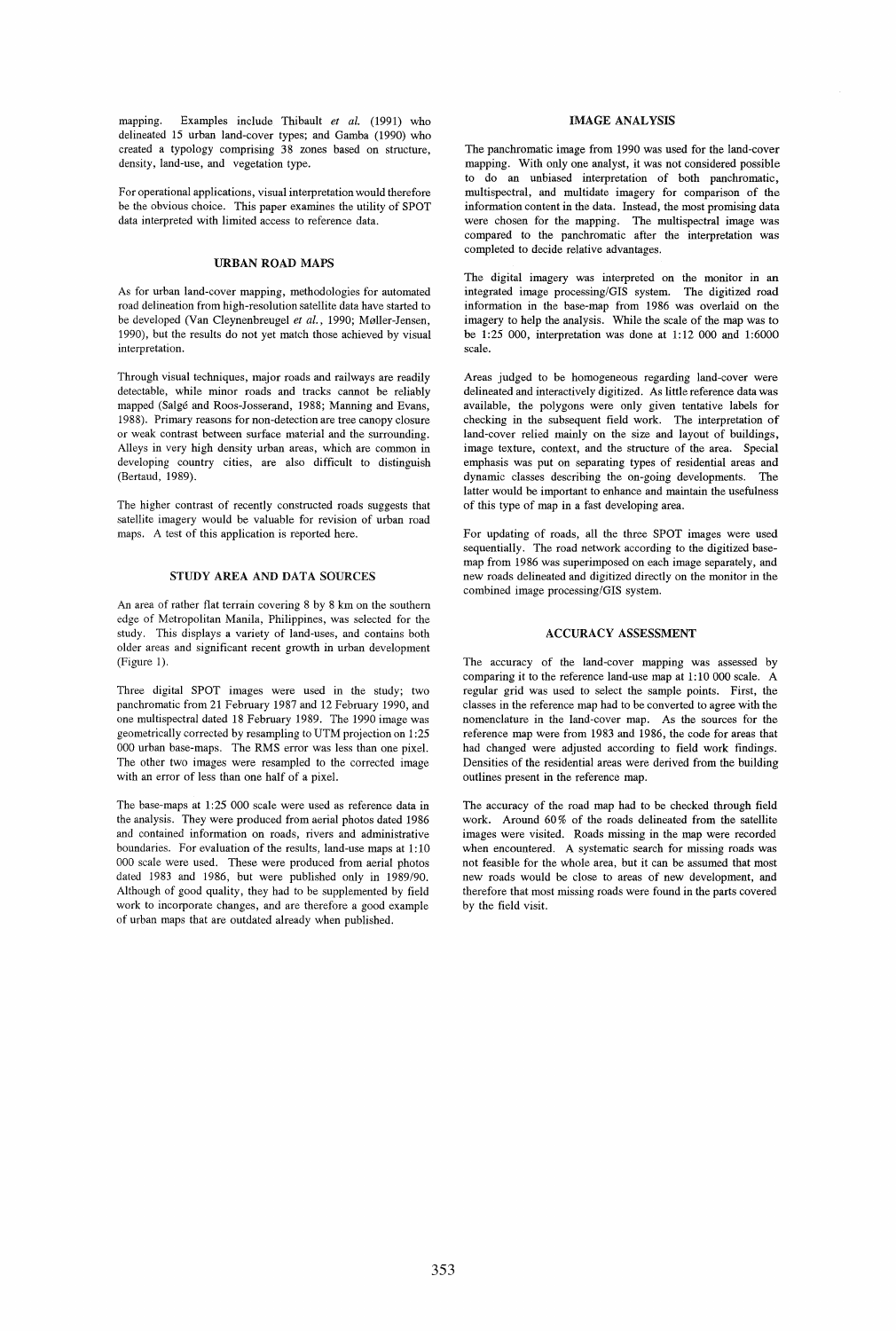

Figure 1. SPOT panchromatic image,  $\degree$  CNES 1990, over part (4.4 x 2.6 km) of the study area in southern Metro Manila, Philippines.  $A =$  Lake,  $B =$  Green open space,  $C =$  Industries,  $D =$  Highway,  $E =$  Major arterial road; Residential areas:  $F = Low$  density,  $G = Medium$  density,  $H = High$  density,  $I = Under$  construction.

#### RESULTS AND DISCUSSION

### Land-Cover Map

The final land-cover map contains 13 categories after the tentative interpretation classes were grouped based on the field work experience (Figure 2). The categories are listed in Table 1 and an accuracy matrix given in Table 2.

#### Urban land-Cover Types

- 10 Transportation
- 20 Industrial/Commercial

Residential Areas

- 31 Under Construction
- 32 33 Empty
- 34 In-Filling Low Density
- 35 Medium Density
- 36 High Density
	- Non-Urban Land-Cover Types
- 40 Lake<br>51 Seas
- 51 Seasonal Swamp<br>52 Wooded Areas
- 52 Wooded Areas<br>53 Green Open Sp
- 53 Green Open Space Golf Course
- 

Table 1. Land-cover classes.

The three classes describing residential areas under development may require some explanation. 'In-Filling' means that the road network is finished and plots are started to be built upon and occupied. The 'Empty' class contains areas where the road network is completed, often before 1986, without signs that the plots are being developed. Large parts of the area belong to this type of idle land: 9 % of the total area with residential land-cover . The criteria for separating these three classes may seem subjective, but the differences seen in the image were confirmed by reference data, although some errors of commission occurred. The classes are also an important clue to the dynamics of urban growth in the area; 23 % of the urbanized area belonged to these three classes.

In the interpretation, it was also attempted to separate construction in Industrial/ Commercial areas, but the field work revealed a low accuracy. These areas were therefore not separated in the final map. The difficulties are due to that high reflection from existing industrial buildings was misinterpreted as recent construction, and that new buildings were added to already developed industrial estates.

The class Industrial/Commercial has the lowest accuracy; 77 % regarding errors of commission and 72% for errors of omission. These occurred where smaller industries were located in residential areas, and similarly where small residential areas lay in industrial/commercial zones. It should be noted that separation of small-scale commerce and industry that is commonly intermixed in the residential areas of medium and high density was not attempted. These cannot be separated.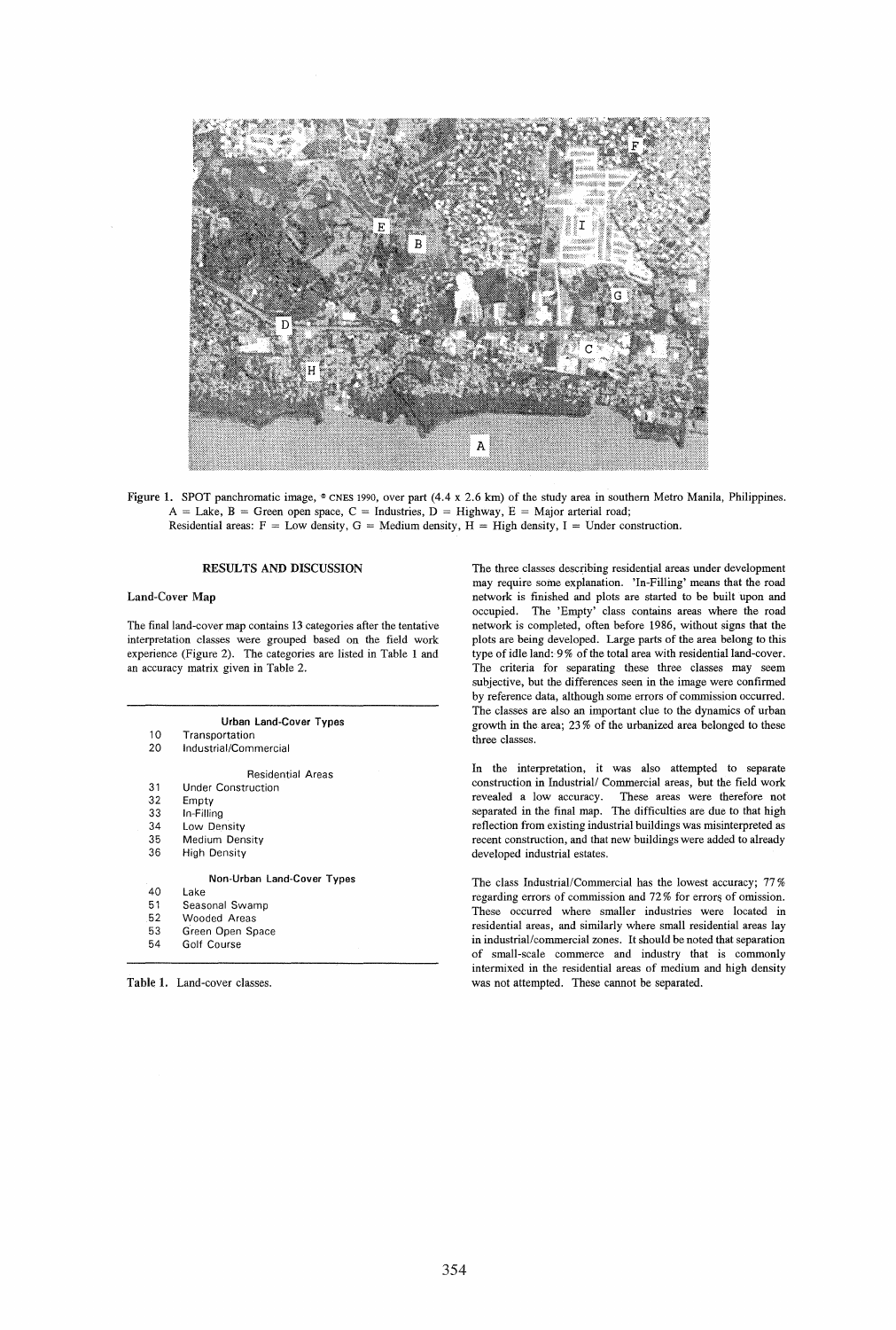|                      |    |                         |              |    |                         |     |    | Reference Data |    |                |              |     |    |       |
|----------------------|----|-------------------------|--------------|----|-------------------------|-----|----|----------------|----|----------------|--------------|-----|----|-------|
| Interpretation       | 10 | 20                      | 31           | 32 | 33                      | 34  | 35 | 36             | 40 | 51             | 52           | 53  | 54 | Total |
| 10 Transportation    | 21 |                         |              |    |                         |     |    |                |    |                |              |     |    | 21    |
| 20 Ind./Comm.        |    | 23                      | 1            |    | $\mathbf{1}$            | 1   |    |                |    |                |              | 4   |    | 30    |
| 31 Res. Constr.      |    |                         | 33           |    |                         |     |    |                |    |                |              |     |    | 33    |
| 32 Res. Empty        |    | 1                       |              | 18 |                         |     |    |                |    |                |              | 4   |    | 23    |
| 33 Res. In-Fill      |    | 3                       |              |    | 33                      | 1   | з  |                |    |                |              |     |    | 40    |
| 34 Res. Low Dens.    |    |                         |              |    |                         | 108 |    |                |    |                |              |     |    | 108   |
| 35 Res. Mid Dens.    |    | $\overline{\mathbf{c}}$ | $\mathbf{1}$ | 1  | $\overline{\mathbf{2}}$ | 4   | 96 | $\overline{7}$ |    |                |              |     |    | 113   |
| 36 Res. High Dens    |    | $\mathbf{1}$            |              |    |                         |     |    | 40             |    | $\overline{2}$ |              | 1   |    | 44    |
| 40 Lake              |    |                         |              |    |                         |     |    |                | 23 |                |              |     |    | 23    |
| 51 Swamps            |    |                         |              |    |                         |     |    |                |    | 18             |              |     |    | 18    |
| 52 Wooded            |    |                         |              |    |                         |     |    |                |    |                | 8            | 1   |    | 9     |
| 53 Green Open<br>Sp. |    | $\overline{c}$          |              | 1  |                         | 1   |    |                |    |                | $\mathbf{1}$ | 103 |    | 108   |
| 54 Golf Course       |    |                         |              |    |                         |     |    |                |    |                |              |     | 13 | 13    |
| Total                | 21 | 32                      | 35           | 20 | 36                      | 115 | 99 | 47             | 23 | 20             | 9            | 113 | 13 | 583   |

Table 2. Accuracy matrix of land-cover map. Overall accuracy: *537/583=92%* 



Figure 2. Land-cover map. Simplified version of the map described in the text. The figure covers the same part of the study area as Figure 1, (4.4 x 2.6 km).  $A =$  Lake, B = Green areas (classes 51-54), C = Industrial/Commercial; Residential areas:  $F = Low$  density,  $G = Medium$  density,  $H = High$  density,  $I = Under$  construction, Empty, or In-Filling.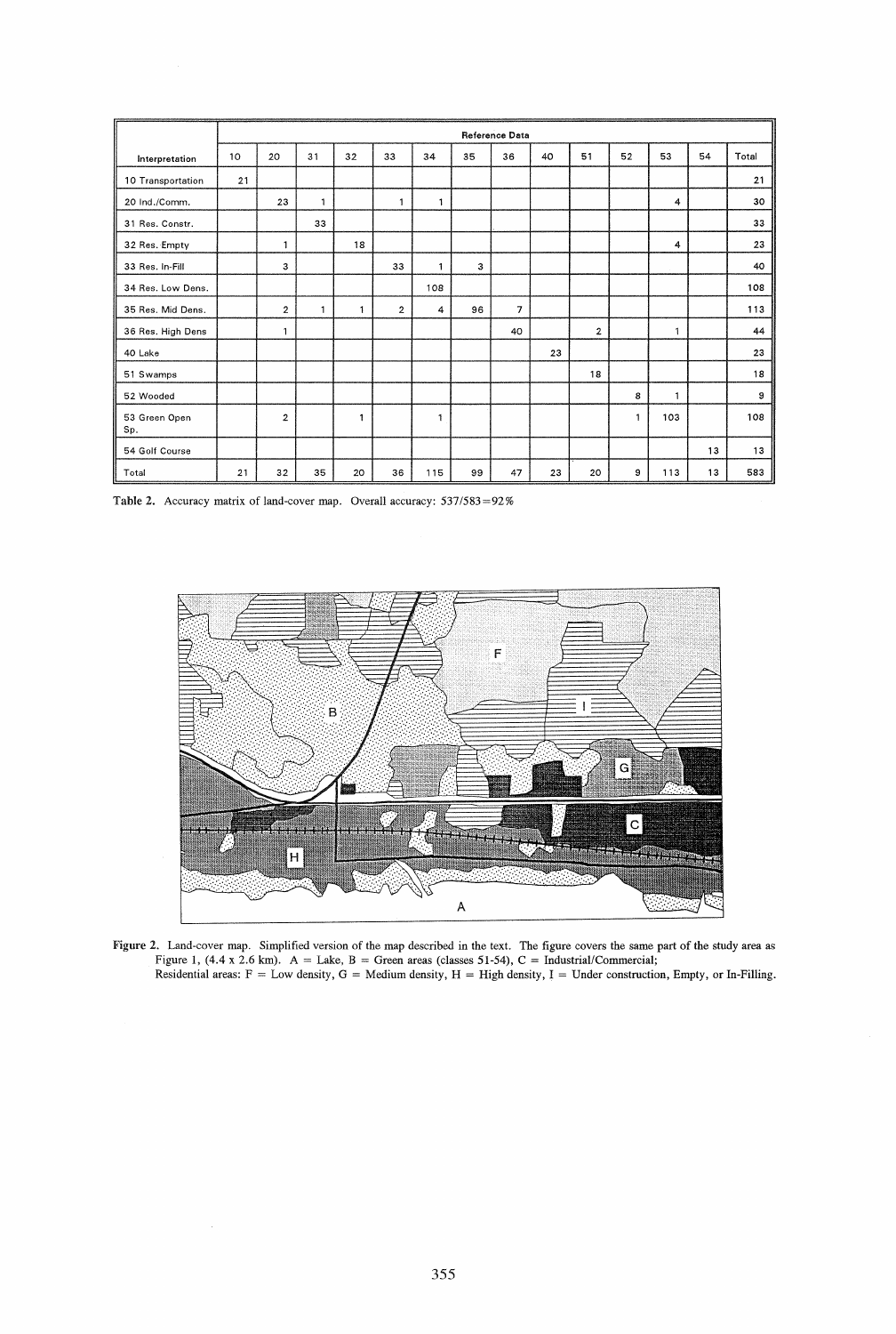

Figure 3. Road map updated from satellite data. Same part of study area as Figure 1, 2 and 3 (4.4 x 2.6 km).  $A =$  New roads; Present in old map:  $B =$  Arterial roads,  $C =$  Distributor roads,  $D =$  Neighbourhood roads,  $E =$  Railway.

Separation of high density residential areas from vegetation was considered difficult during the interpretation, although this is not evident from the accuracy assessment. The grey shades are similar, and the structure evident in the image for the less dense classes is not pronounced in the high density areas. The road map was valuable to help in this delineation.

The labelling of the residential areas had to be guided by field work in the study. It is expected that aerial photos and old landuse maps would have been very useful for this task, had they been available. It was shown that delineation of land-cover zones is possible in satellite images even with little reference data and familiarity with the area. When this ancillary information is added in the analysis - as would be the case in operational applications - better results are expected, both regarding accuracy and the number of classes possible to separate.

The multispectral image was, as expected, better for identifying and delineating non-urban land-cover types. It was also better for separating high density areas from vegetation due to the contrasting colour shades. As it was judged to be considerably less useful for the urban land-cover classes, the panchromatic data would be the best single data source for this type of mapping.

#### Revised Road Map

Field-checking of the new roads in the revised map at.l:25 000 scale (Figure 3) gave an accuracy of 87 % according to road length (Table 3). The errors of commission are most common. These include walls built around estates (40 %), temporary tracks, and small drainage canals. New roads that were detected but had mistakes in the delineation are listed separately in the table.

|                   | Length (m) | ℅  |
|-------------------|------------|----|
| Correct           | 34760      | 87 |
| Delineation wrong | 710        |    |
| Commission error  | 3880       | 10 |
| Omission error    | 730        |    |
| Total             | 40080      |    |

Table 3. Field-check of new roads.

The results must be regarded as good, considering that the interpretation was done without any reference data or knowledge of the area. The accuracy was comparable to that of the existing 1:25 000 scale base-maps that had been produced from aerial photography with limited field checks. It was better than an "upto-date" road map that was being offered to the general public in book-shops.